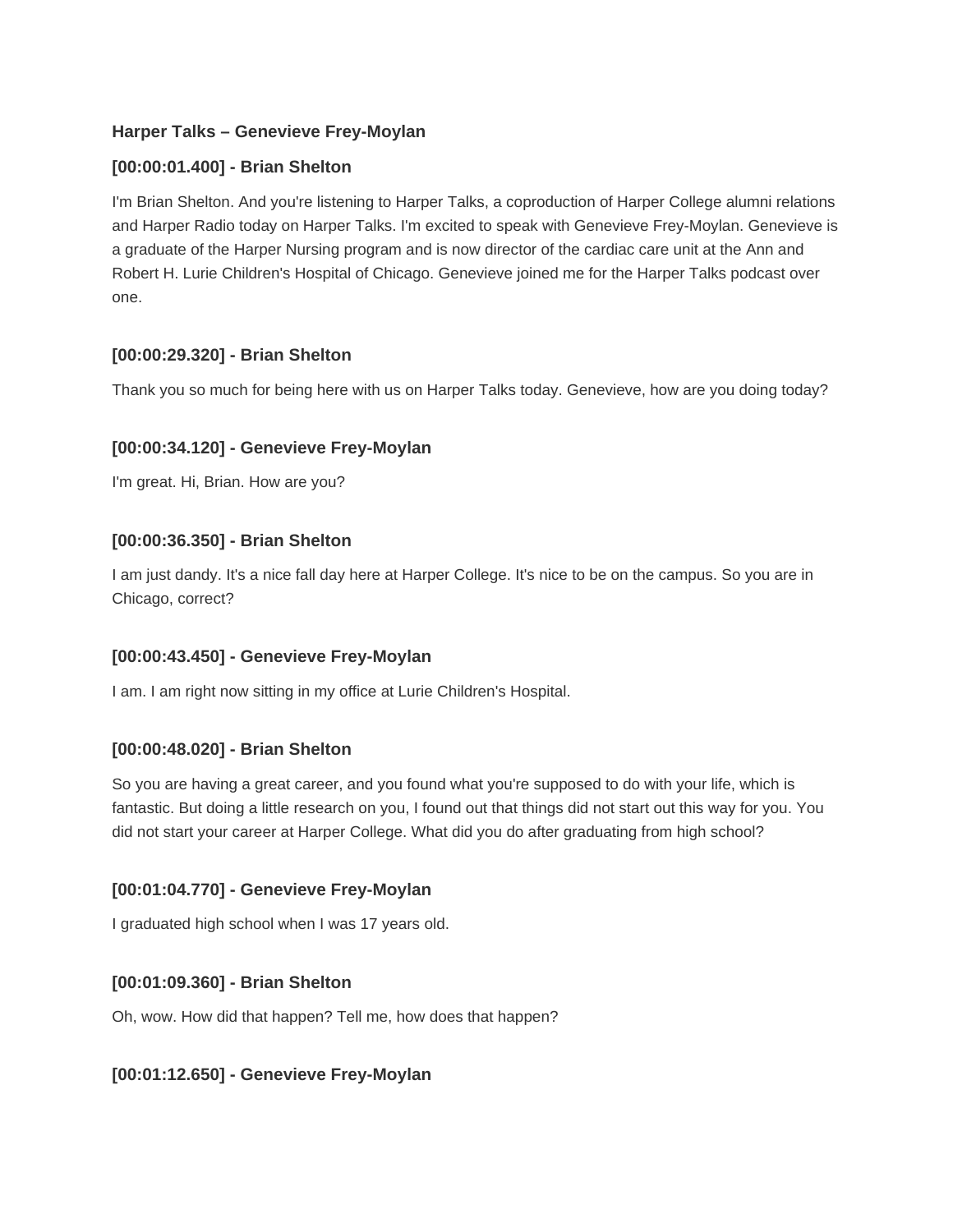A birthday cut off with the November birthday early on led me to to graduate at that age. And maybe that has something to do with it. Maybe it was just me, but I was not very mature and not in a place, probably where I was prepared for the kind of independence required to attend University and stay focused and disciplined enough to actually go to class and do what is required to achieve a four year degree. And since I didn't actually go to class all the time, I was put on academic probation after the first semester, and then I was actually not invited to come back after the first year.

# **[00:01:56.520] - Brian Shelton**

Wow. How did that make you feel?

# **[00:01:58.660] - Genevieve Frey-Moylan**

Oh, I mean, that felt terrible and very I would say just very embarrassed. You know, when you are in high school and everybody is going off to do what feels like bigger and better things and you attempt to do the same and you fail. You know, it's a very humbling experience to come back and have to figure out how to sort of redirect your life. I did have an advertising major with a marketing minor when I was at Whitewater, and when I came back, I figured I had to for to take my life in a new direction.

# **[00:02:28.630] - Genevieve Frey-Moylan**

And that gave me a little bit of time to reevaluate what I was doing while I was doing it. And actually, that was the period of time where I switched gears and decided that I was going to pursue a career in nursing.

# **[00:02:40.200] - Brian Shelton**

You shouldn't be embarrassed by that story. And I think it's very good as an alumni of Harper College for you to tell the story to students I tell my students all the time that I had a .98 GPA my first semester of College, and now I'm a professor. So see, you can do anything as long as you put your mind to it.

# **[00:02:56.640] - Genevieve Frey-Moylan**

Part of your journey. It's part of I was embarrassed about it at the time, but obviously, I'm telling you and everybody else about it. Now. It wasn't on a moment that I was proud of, but I am very proud of what I did when I fell down, that I got back up again. And I think that that is probably something a lot of people can relate to.

### **[00:03:16.740] - Brian Shelton**

Absolutely. It's okay to make mistakes and to fall down. But you do have to get back up, right. And figure out what you're going to do. So I do want to talk about your great career in nursing, but I'm curious. You started at Harper around 2001. Is that correct?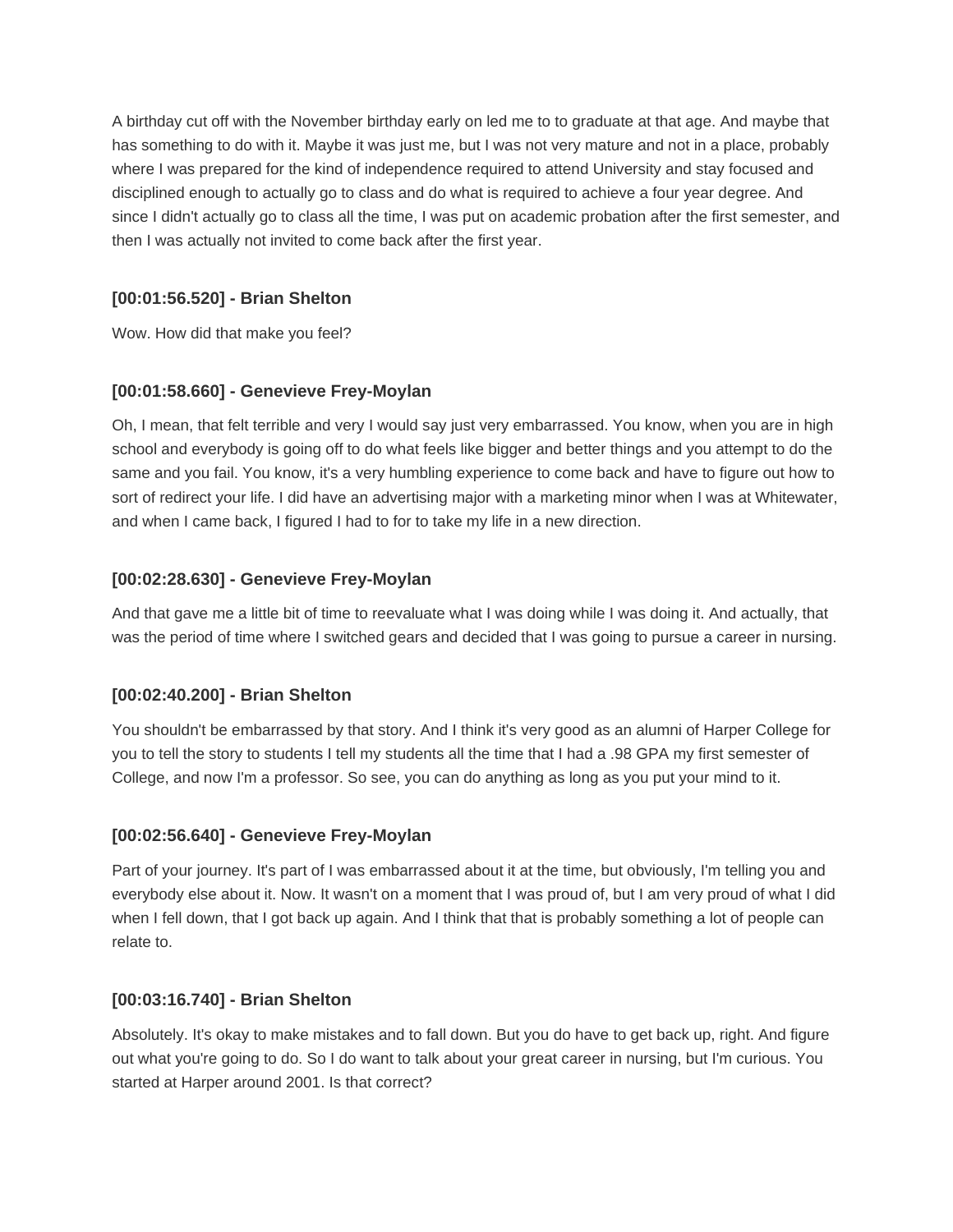## **[00:03:30.480] - Genevieve Frey-Moylan**

Correct.

# **[00:03:31.470] - Brian Shelton**

So what was the campus like at that time? I wasn't here. So what was it like, the.

## **[00:03:36.060] - Genevieve Frey-Moylan**

Oh, my gosh. It seems like it was so long ago, but I remember the campus just being busy and thriving, and I remember no one was wearing a mask, and that was really nice. (laughs) So I had a lot of great friends there and a lot of really incredible professors. And honestly, the nursing program at Harper is so rigorous. I just remember parking my car, going to nursing classes to parking my car, going to nursing classes, studying, studying, I mean, I didn't spend a lot of time probably doing a lot of extracurricular activities on campus because the nursing program is so rigorous.

# **[00:04:10.750] - Brian Shelton**

Yeah. So no clubs and things like that. While you were here.

## **[00:04:14.530] - Genevieve Frey-Moylan**

No, I probably missed out on some of those things. I wish I would have done a little bit more, but it was helpful in the moment to stay focused, especially for me, bouncing back from what I had bounced back from to stay very laser focused on showing up for class, being fully engaged and following through with what was asked of me.

### **[00:04:32.380] - Brian Shelton**

Yeah, you've gotta do that. So that brings me to a question I always like to ask the nursing students and especially nursing faculty and such as. Well, faculty at every campus that have a nursing program. They know that nursing students are obsessed with their grades. Were you one of those students or are you gonna bother me for a point? Is that you?

### **[00:04:52.440] - Genevieve Frey-Moylan**

Yes! Absolutely. The nursing program at Harper is so rigorous, but that is part of what drew me to the program is that it had a really strong reputation. My dad actually worked in healthcare for the entirety of his career, and it's shared with me that they had such great reputation. But, yes, it was extremely competitive, and I would fight someone an arm wrestle for one more point on an exam.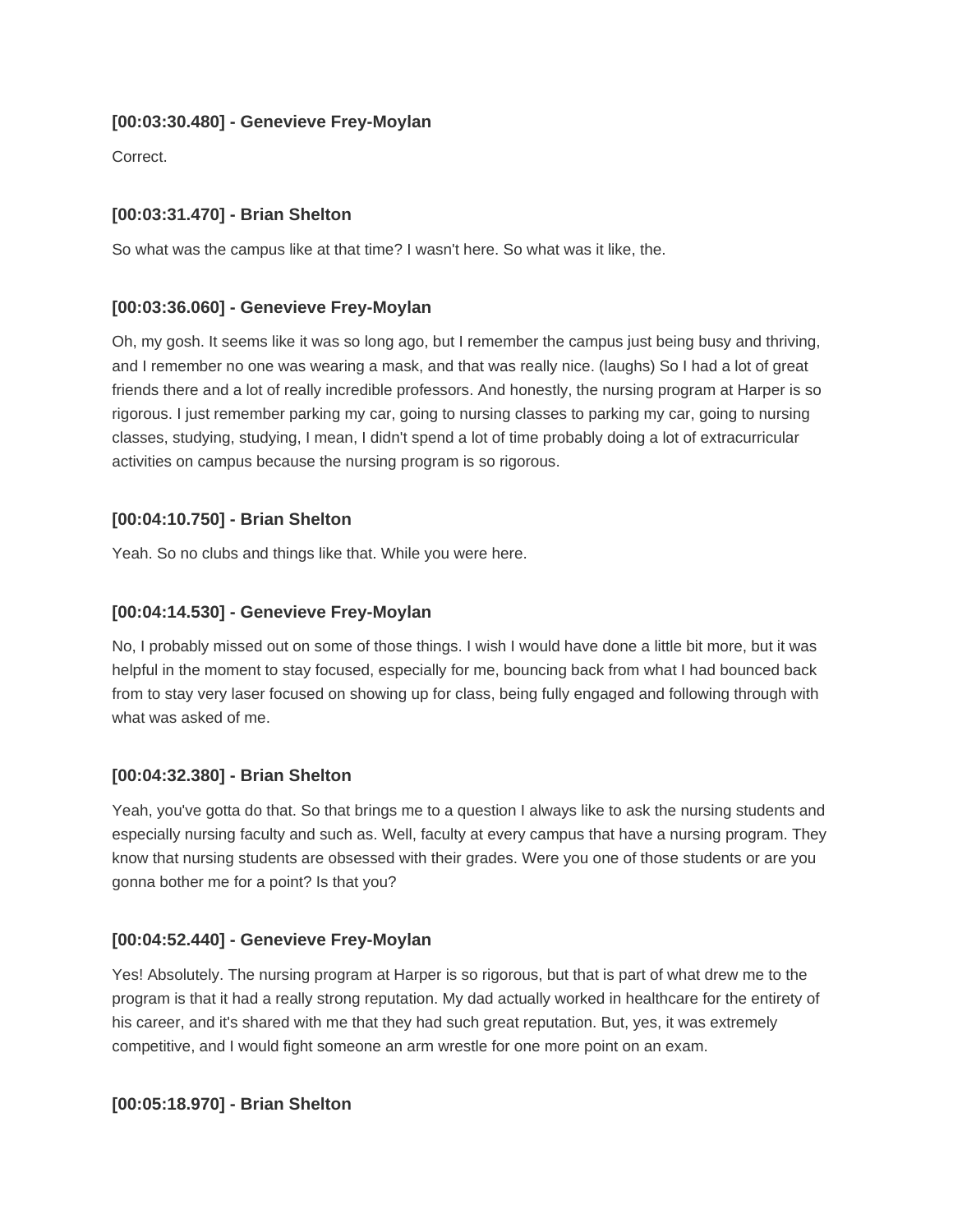It's so true. It's so true. Every time I have a nursing student in my class. I'm like, all right. You just make sure you come and talk to me before we get in an argument about this, okay? Because we're going to chat. Yeah, it's fun. I appreciate it. But it's also the nursing students are really good students because of that. But it's it's fun. That's cool. So when you finished Harper, you went on to where what was next for you?

# **[00:05:40.020] - Genevieve Frey-Moylan**

I went to a bachelor's. Well, before that, I got my first job, and I got my dream job actually was to be a pediatric intensive care unit nurse. What was formerly Children's Memorial Hospital is now Ann and Robert H. Lurie Children's Hospital of Chicago. But I started as a new graduate nurse in the PICU, which was for me, a dream. And I had to pinch myself because I couldn't believe that I was working in one of the premier children's hospitals in the country. And I had the privilege to take care of some of the sickest patients in children in Illinois.

# **[00:06:15.910] - Genevieve Frey-Moylan**

It was amazing. And it was really rewarding to have worked so hard at Harper and to get my dream job when I was done. And that was definitely I mean, this was the springboard for my entire career and has been such a huge part of my trajectory ever since I was in the PICU for about eight years as a bedside nurse.

### **[00:06:36.500] - Brian Shelton**

What's that like is that that's gotta be hard. I mean, I imagine it's rewarding as patients get well, but it's gotta be hard when patients don't. Well, I mean, not to be depressing. But that's got to be...

### **[00:06:46.290] - Genevieve Frey-Moylan**

That's part of nursing. I mean, depending on what type of nursing you go into, I like and still enjoy the ability to be in a critical care environment because I think that the challenge just sort of mentally and emotionally is one that is really unlike anything else you can do. And I thought and I still think it was a privilege to be there for patients and families during the most critical and most vulnerable times, perhaps in their entire lives, and to see so many children overcome whatever terrible obstacle was in front of them because most of our kids thrive and go on to do well.

### **[00:07:26.520] - Genevieve Frey-Moylan**

And being in an ICU means you were having a hard time for a period. And I think as I got further in my career, and maybe it wasn't very far because there are patients who don't leave an ICU. But my focus shifted to making end of life as peaceful and painless as possible as I could for the patient and the families. And I felt like that was rewarding in a very different way.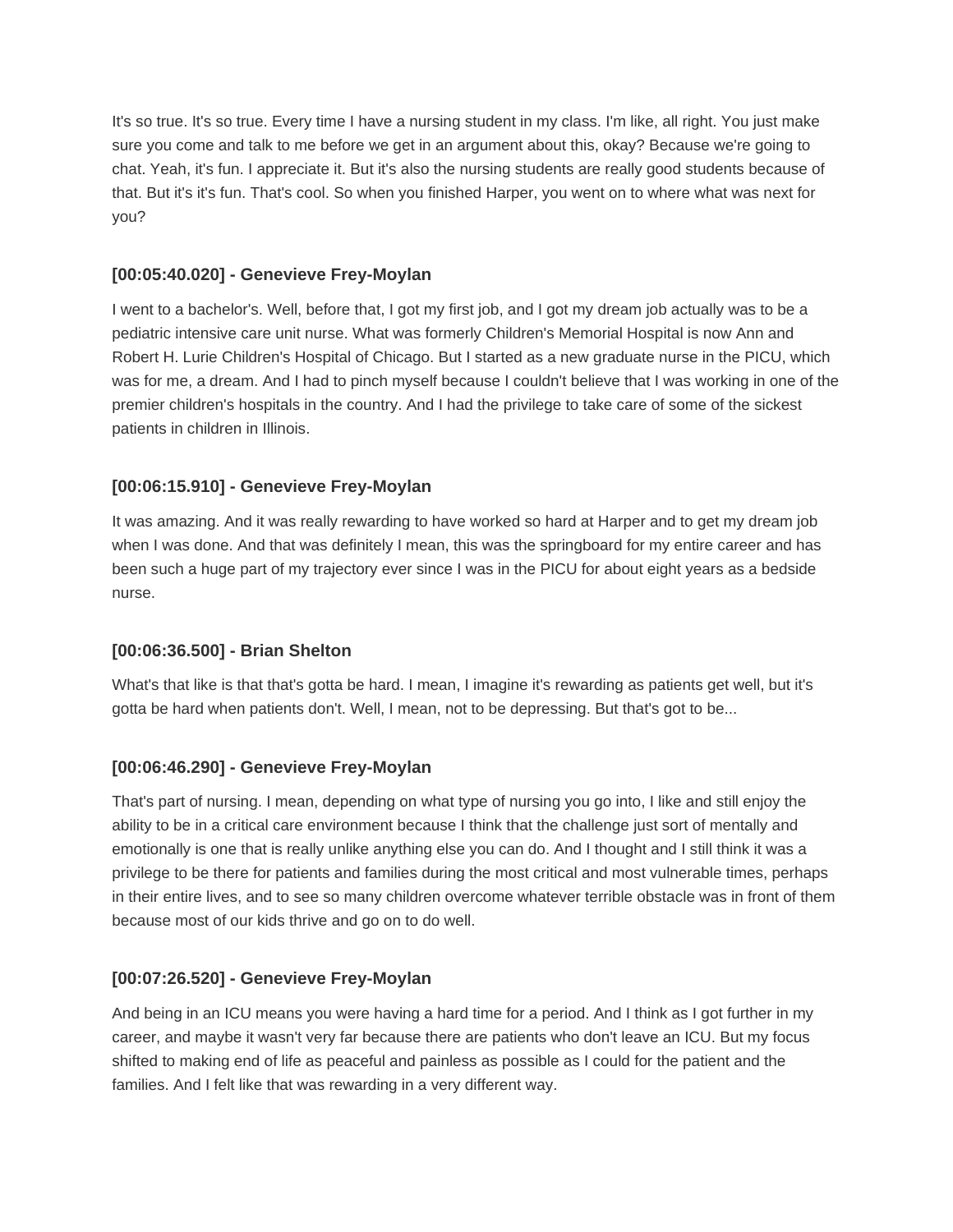#### **[00:07:50.660] - Brian Shelton**

Yeah. I interviewed Harper distinguished alumni who runs a Hospice program and her story. I mean, it was just so moving and her dedication to end of life care. I think that everyone should just hope that they find somebody like that when it comes that time, it's depressing to think about. But yeah.

### **[00:08:09.390] - Genevieve Frey-Moylan**

We need those people. And those are some of the most important times in your life where you meet people who are passionate about what they do and as compassionate as someone like that is and what they have to offer and how that helps with those really difficult times.

### **[00:08:24.080] - Brian Shelton**

So you went back to school while you were working full time?

### **[00:08:26.780] - Genevieve Frey-Moylan**

I did. I started again when you start as a new graduate nurse, just like when you start nursing school, you have to have a laser focus on what you're doing. Because even though I had gone to Harper, I had my associates degree, I still had to go through a six month orientation program after school because there's so much to learn about a sub specialty, like pediatric ICU. So I focused on what it was doing and just getting off of orientation and starting to get some solid footing. And, um, Children's Memorial now Lurie offers some tuition reimbursement Lincoln Park, and I did a bachelor's completion program at DePaul, and then I actually did my Masters in Nursing administration at DePaul also.

### **[00:09:05.920] - Brian Shelton**

So tell me about the Masters of nursing administration. How is that different? I know that a lot of students do a Masters degree in nursing, but not in the administrative site. So tell me about that. What's the what's that about?

### **[00:09:17.430] - Genevieve Frey-Moylan**

I had a feeling that I really always wanted to go into leadership. So my dad, like I mentioned, was health care. He was in health care. He was an administrator. And I remember, you know, just watching him work and hearing him on the phone and watching him really exemplify servant leadership and having so much respect for other nurses and sort of being an awe and inspired by what they do. I felt like it would really be an honor to be a leader. And so I knew that pretty early on.

### **[00:09:50.050] - Genevieve Frey-Moylan**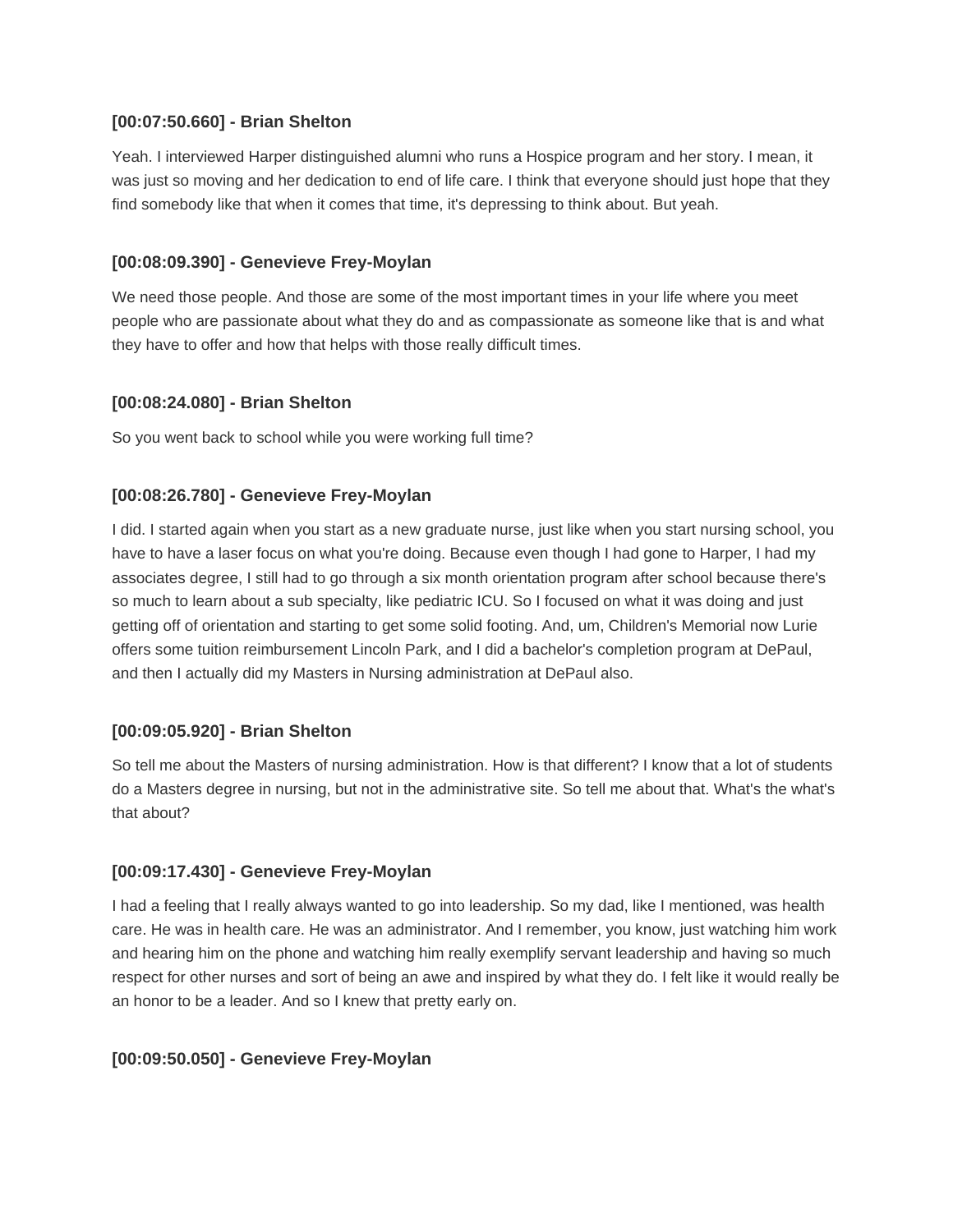And just to be sure. I looked at the curriculum for a nurse anesthetist, advanced practice nurse, and someone who is pursuing a master's in nursing administration. And I said I looked at all the classes and I said, I don't want to take any of those classes, and I want to take any of those classes. And I want to take every single one of these classes, maybe plus or minus statistics. But I knew for sure that that's what I wanted to do, because I told you my embarrassing parts of my story, the the parts that I wasn't most proud of.

## **[00:10:24.310] - Genevieve Frey-Moylan**

I actually did graduate as a valedictorian of my nursing class both times with my bachelors and my Masters. So I am proof that you can make a lot of mistakes and turn it around and really excel if you put your mind to it.

# **[00:10:38.040] - Brian Shelton**

That's fantastic. I love what you're saying, though, about looking at the curriculum and saying, I don't want to do that. But I do want to do this. And somebody said it to me a long time ago. I can't remember who said that you should follow, maybe not follow your dreams, but follow what you're good at. And if you find something that you're good at, that's what you should do, that you should strive for and what you should go after, right?

## **[00:11:00.340] - Genevieve Frey-Moylan**

Yes. My friends who are advanced practice nurses and nurse anesthetists. They are gifted in the area of anatomy and physiology. And for me, I was good at it, but I wasn't great at it. But I loved leadership. I still love, for fun, reading leadership, books on leadership, and I still so enjoy that. And if you're going to pursue knowledge, it has to be something that you love.

### **[00:11:27.500] - Brian Shelton**

Did you have a mentor that you were able to or do you still have a mentor that you're able to bounce ideas off of and get advice?

# **[00:11:34.240] - Genevieve Frey-Moylan**

Yeah. So I would say that Joni Rothblume, who was one of my professors when I was at Harper, has always been an inspiration and a mentor to me. She was extremely encouraging to me, even when I felt very discouraged, because like I said, it was a challenge. She's someone I've stayed in touch with and appreciate very much. She's just recently retired from Harper, but she was great for anyone listening who had her. They probably feel the same way. And then I was also fortunate to have some mentors within Children's Memorial who I also stay in touch with.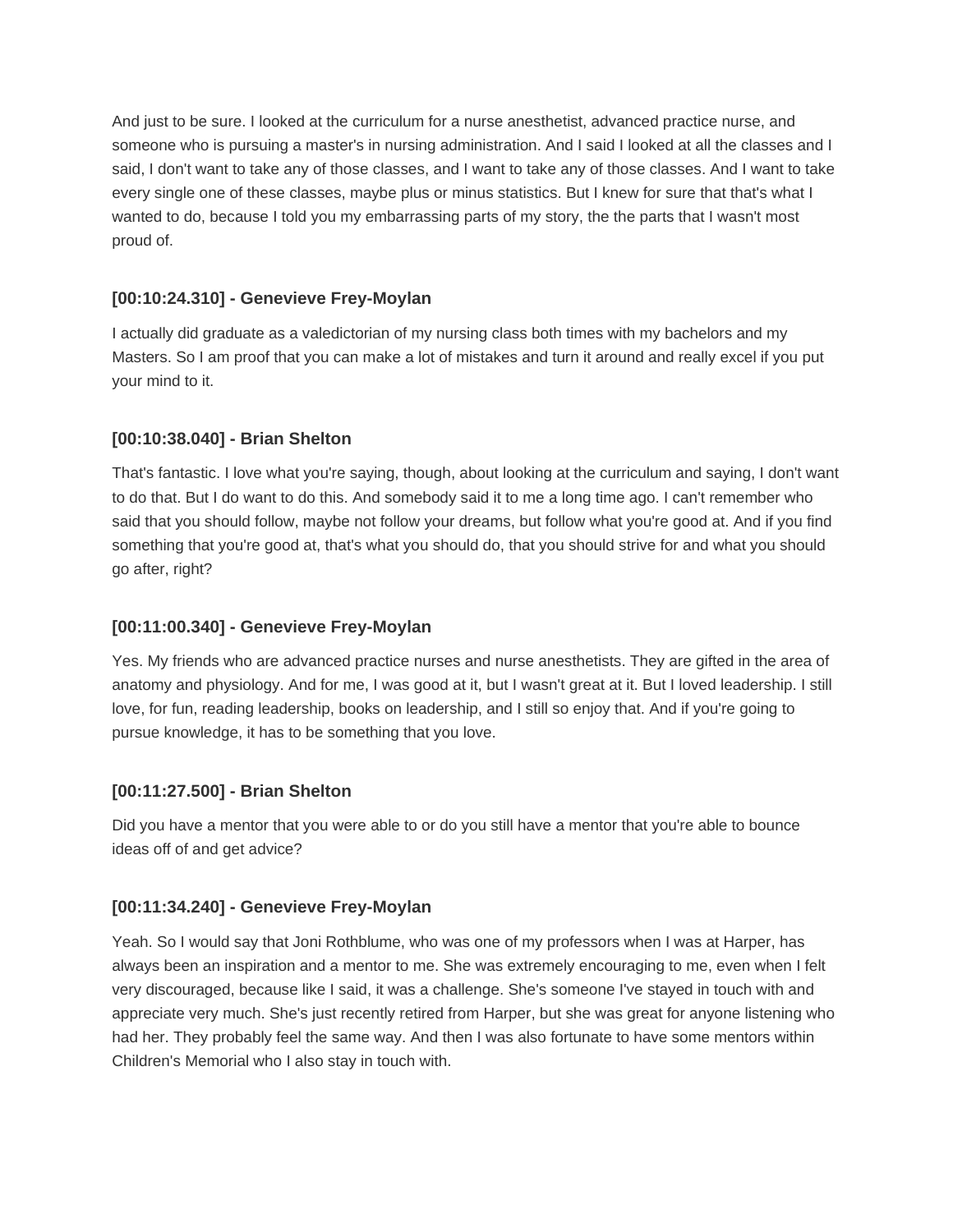### **[00:12:07.190] - Genevieve Frey-Moylan**

And then I still call my dad because he worked in health care administration for so long, and he faced so many challenges during his career. It's still nice to be able to call him and say this is my thought process with this very complex issue. Do you think I'm on the right track or do I need to be thinking about this differently? Because I'm working full time in a very demanding job. I'm also a wife and a mother of two small children. I don't always have time to sift through all of the news and find a good, meaningful articles.

#### **[00:12:42.550] - Genevieve Frey-Moylan**

And my dad sends me my brother and my sister articles from The Wall Street Journal and from a number of other sources almost every day. I can almost not keep up with how many articles he sends us, but it's really nice to have somebody who can bounce ideas off of. And also we'll send you meaningful information that they've had some time to sift through and give you the good stuff. It's been really helpful.

#### **[00:13:06.080] - Brian Shelton**

That's great. I always encourage students and colleagues to find somebody like that. Find that mentor that you can go to and ask questions. And sometimes it's the quote, unquote, stupid question that you don't feel comfortable asking anyone else. But, you know, you can ask that person and they're going to give you the straight answer on it and not laugh at you for asking that question.

### **[00:13:26.330] - Genevieve Frey-Moylan**

I'm fortunate to the people I work with here are so unpretentious, you can ask anything and you're going to get support. And I'm really fortunate. I have such an amazing leadership team. I have four managers, two educators and a quality coordinator that I work with, and they all would not hesitate to tell me that I was wrong or that I was potentially thinking about things incorrectly or pointed in the wrong direction. And I think that surrounding yourself with people who are going to give it to you straight.

### **[00:13:54.050] - Genevieve Frey-Moylan**

It's almost like a reverse mentorship, right? They might report to you, but also they're mentoring you at the same time by telling you what their perspective is. So it's pretty great when you're surrounded with people like that. I feel very fortunate.

### **[00:14:07.100] - Brian Shelton**

Yeah, it's always good to have smart people who you disagree with.

#### **[00:14:10.170] - Genevieve Frey-Moylan**

That's always a good way to we're not all supposed to agree that's right.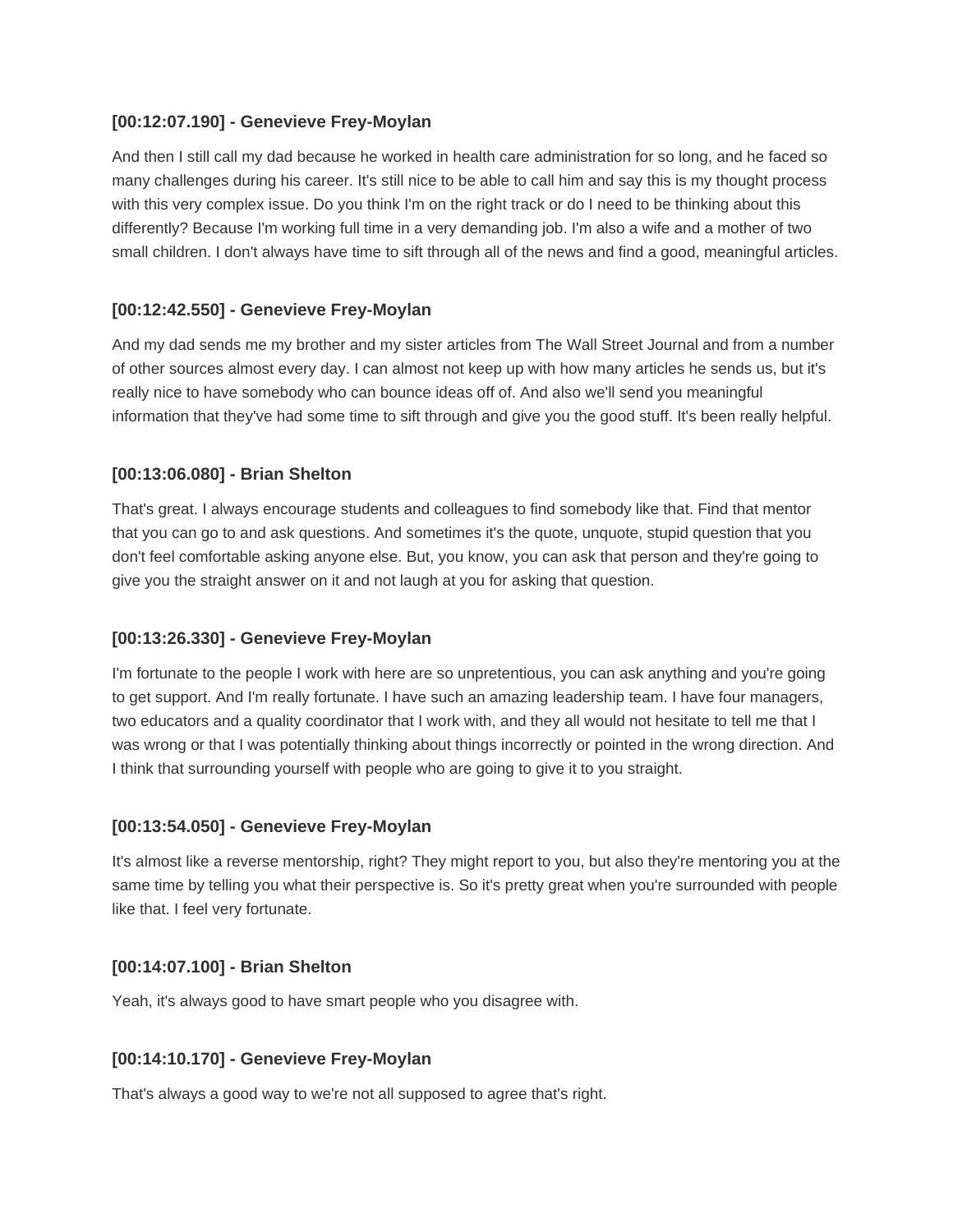#### **[00:14:15.480] - Brian Shelton**

That's right. The best way to learn is about having those disagreements sometimes. So you mentioned where you work. I stated in the show's introduction what you do, but tell us what it is that you do there. What is your job? What is your day like?

#### **[00:14:29.840] - Genevieve Frey-Moylan**

Well, my day has varied, actually, over the years. So I've been at Lurie for almost 18 years, and right now, my official title is Director of the Cardiac Care Unit and ECMO, which is extracorporeal membrane oxygenation. And it's a very long way of saying sort of heart, lung bypass for prolonged periods of time to stabilize a patient. So I'm responsible for those two areas. The cardiac care unit is a 44 bed inpatient unit that takes care of of both children who are critically ill with heart disease and acutely ill with a cardiac issue.

#### **[00:15:07.420] - Genevieve Frey-Moylan**

And I was actually fortunate enough to be a part of building the model that is an acuity adaptable model. I believe it was the first in the country because usually you have ICU patients isolated to one unit, and you have acute care patients who are quite as sick in another area. But when you have to go between the two, that can be really challenging for the families and for the patients because it's sort of like, oh, I just got to know these nurses and these doctors, and now I have to go to another floor and get to know new people.

### **[00:15:31.090] - Genevieve Frey-Moylan**

So instead of having the children and the family shift from one place to another, we now adapt to them. And that has been such an exciting thing to be a part of building because it was novel. And I got to work with really brilliant people who came together to build something like that. So it's been really rewarding. So day to day, I talk about the national nursing shortage every day.

### **[00:15:55.800] - Brian Shelton**

Every day?

#### **[00:15:56.900] - Genevieve Frey-Moylan**

Every day. And so if you you are at Harper and you're in the nursing program, thank you. We're looking forward to graduating, and the world needs more nurses now more than ever.

#### **[00:16:08.670] - Brian Shelton**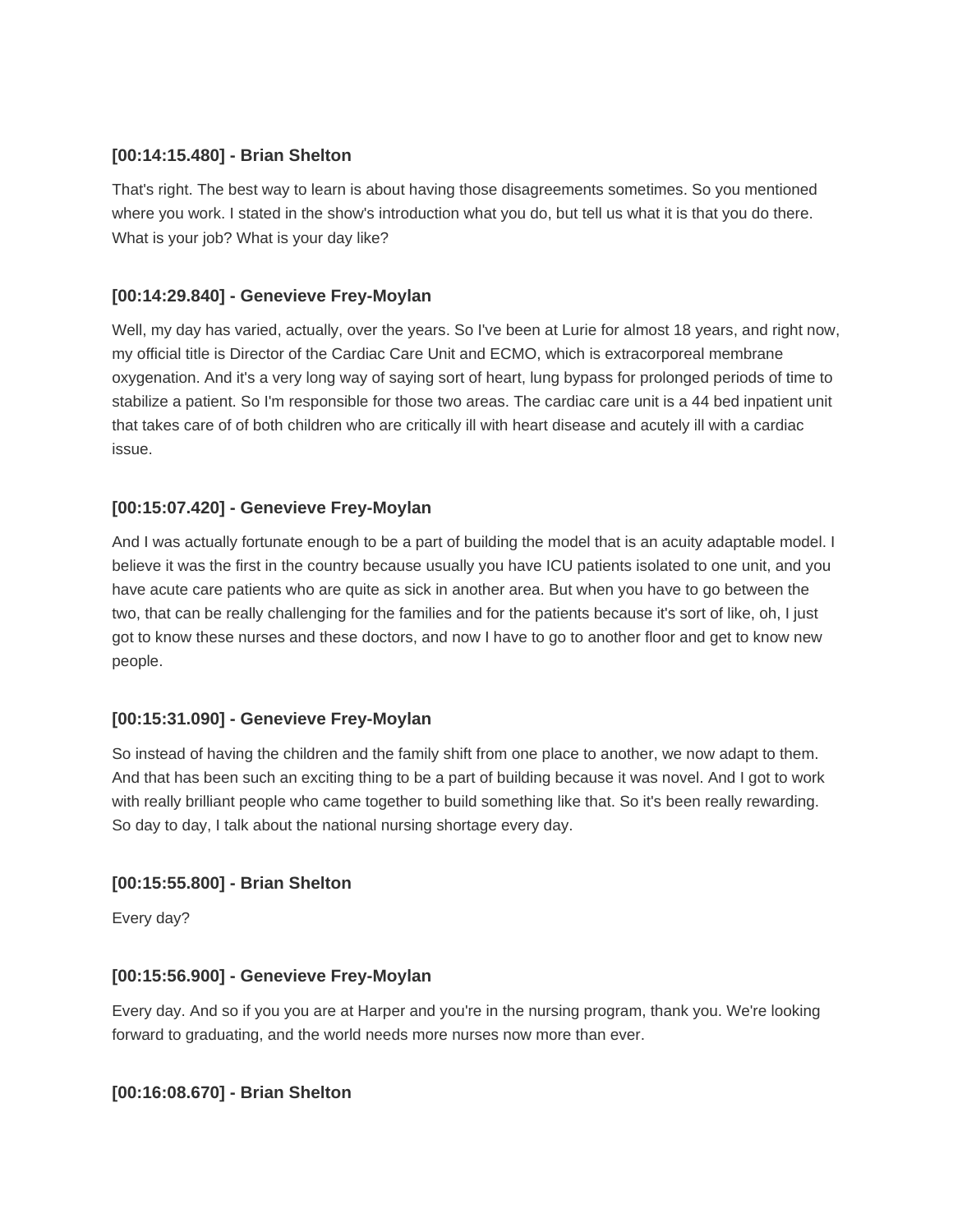Let me ask you that question, why is there a nursing shortage?

### **[00:16:11.700] - Genevieve Frey-Moylan**

Oh, well, there was a nursing shortage before the pandemic, and now that we're in the middle of or I don't know what part of the pandemic we're in, we're still in the pandemic. The number of nurses required to meet the needs of the country has so far exceeded what we have. If you think about it, think about if you are in a restaurant and I worked in a restaurant for a long time, you prepare for your busy during breakfast, you're busy during lunch, you're busy during dinner.

#### **[00:16:43.480] - Genevieve Frey-Moylan**

You don't prepare for being busy from open to close because you're not thinking you're going to have a full restaurant at maybe 3:00 in the afternoon because it's not really lunch and it's not really dinner. So why am I full right now? I'm not prepared for that. I have the people for that. So when the hospitals are almost 100% in capacity, they don't staff for that. They weren't prepared for that from the beginning. And we were always sort of looking for more nurses. Since the day I graduated, I have been reminded that there was a nursing shortage, and the pandemic has really exacerbated that challenge.

#### **[00:17:20.170] - Genevieve Frey-Moylan**

And there were also nurses, I think that became so overwhelmed with the demands of having to work so hard for so long that some of them have retired or decided just to get home. It's been a significant challenge everywhere in the country. It is not unique to one part or another.

### **[00:17:36.950] - Brian Shelton**

Yeah. So nursing is a good career. It pays well generally in the non pandemic world that has some flexible hours. Right? You kind of work some heavy duty couple of days in a row, and then you have time off, right. Because I have nurses in my family so I know what their schedules are like. But why the shortage? Why you would think that that would be something that there would be so many people trying to get into? Or is it just because the curriculum is so darn hard that people try to get in but can't do it? What do you think?

#### **[00:18:05.140] - Genevieve Frey-Moylan**

I think it's such a complicated, multi layered answer to that question. I think it's challenging, and I hope that people have a perception of what nursing is. But quite frankly, I didn't have an accurate perception of what nursing was. I think I thought that nurses were sort of task driven and I didn't realize what a critical role nurses played as a part of a multidisciplinary team, helping focus the trajectory of a patient and influencing their outcomes in such a profound way. So I wonder often if there's a misperception of what nurses really do, I think yes, it is rigorous.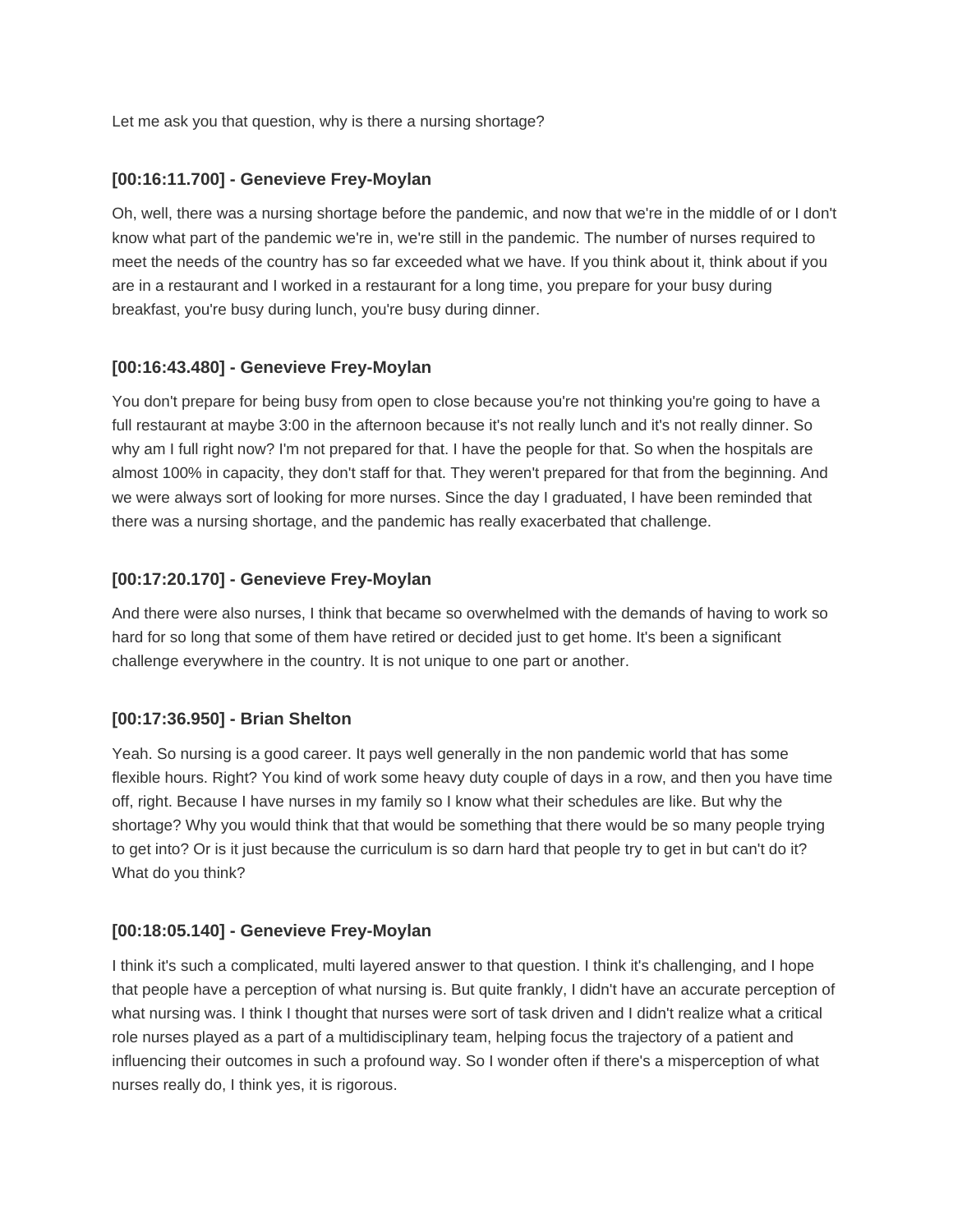#### **[00:18:50.610] - Genevieve Frey-Moylan**

And also, I think without getting into anything political, I think that this has been extremely taxing for nurses, and they think that people have really questioned and like every industry, I haven't talked to anyone who said that their job is a piece of cake right now. It's a really challenging time to do anything. And I think that a lot of nurses ask themselves, especially if they were close to retirement, do I want to keep doing this. I'm exhausted. But I'm really grateful for the ones who are still here.

### **[00:19:20.720] - Genevieve Frey-Moylan**

They're working so hard. We're all working really hard, and we're trying to still provide the very best for every patient, even though we wish we had more nurses all the time. And hopefully there are a lot of really wonderful people in school right now getting ready to come out.

#### **[00:19:34.120] - Brian Shelton**

Yeah. I just can't imagine you've got the physical demand of the job, and then, of course, with the pandemic, with it being basically a 24/7. But the emotional and mental demand of the job as well got to be hard. It's got to be a tough ask. I guess that you've kind of answered this question already, but I wanted to ask you directly how the pandemic has affected your work, what's it been like for you and your administrative capacity, I guess. And then what are you watching your nurses and doctors go through and patients as well?

### **[00:20:05.760] - Genevieve Frey-Moylan**

You know what I think anyone who works in Pediatrics would say if we are thinking about our adult colleagues and other hospitals, we are so humbled by what they're going through because we're not going through exactly the same thing. And I'm not saying that COVID is not affecting children because it is, but it is not affecting children in the same way for the same amount of time that it has for the adult population. So it's been a little bit different for us, but we definitely went through a phase where we were canceling elective surgeries.

#### **[00:20:37.410] - Genevieve Frey-Moylan**

Everything was shutting down. We were slow. And now with kids, we have ramped up to almost full, and it's not full of kids who have COVID so I think we're really trying to focus on how we take care of our staff so our staff can take care of our patients.

#### **[00:20:54.940] - Brian Shelton**

That's great. So you became a Harper College Distinguished Alumni in 2016. What was that like for you?

#### **[00:21:02.600] - Genevieve Frey-Moylan**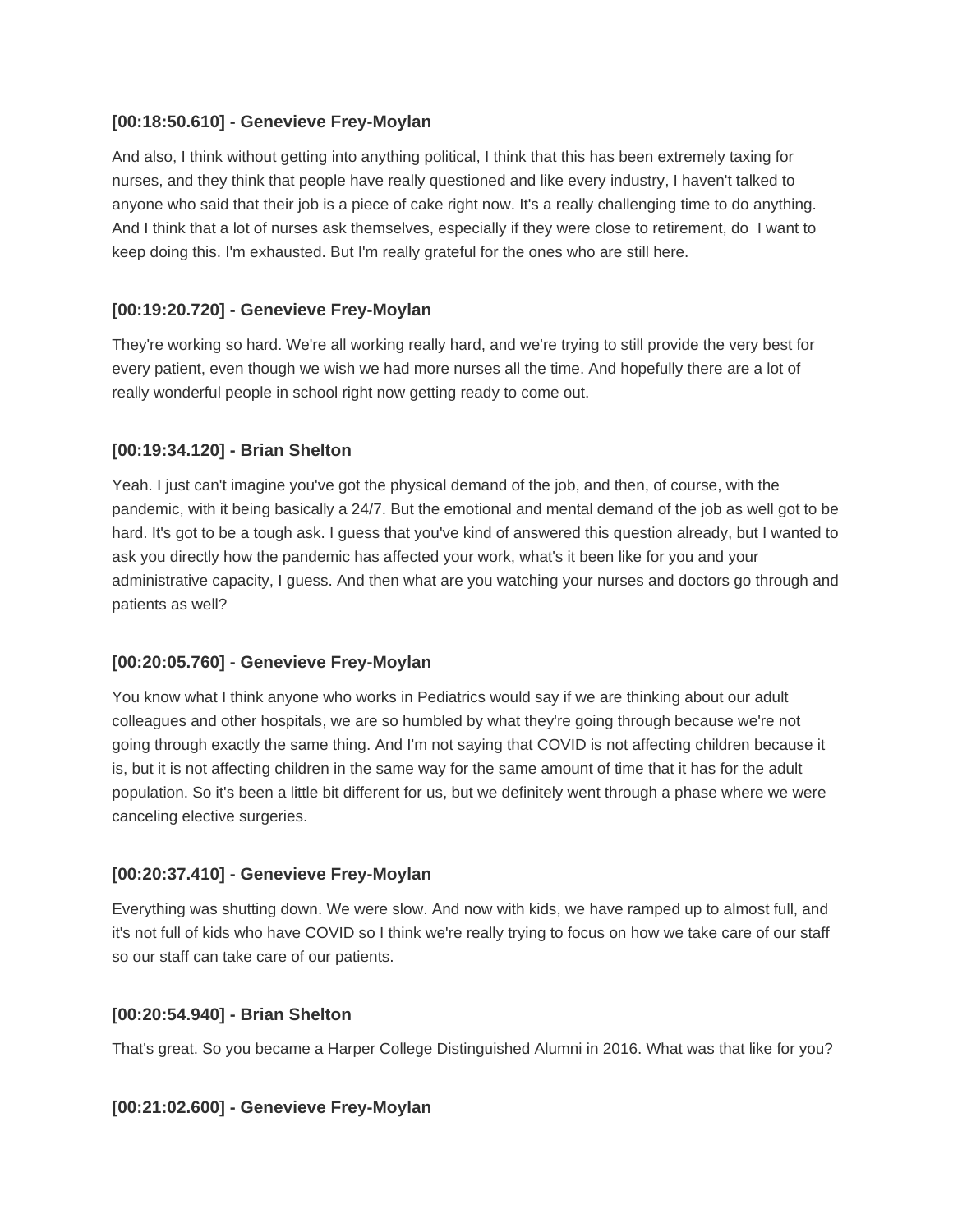Oh, my gosh. It was such an honor. It was so, so nice. And I don't think I'm important. I think I am out here trying to make a difference, and I hope that I work hard, and I am making a difference in some way, shape or form. And I'm sure there are a lot of people who were probably more deserving than I was, but I was just so honored, and it was so meaningful to be recognized in that way. And I don't know what to say. I was just really surprised and I was I was really honored.

## **[00:21:33.540] - Genevieve Frey-Moylan**

I think you're just trying to make a difference and go through your day and hope that it's making an impact. And when someone says, yeah, it is. And I think that you're pretty special. And you did something pretty great. Sort of like I wasn't expecting that recognition, and I really appreciate it. It was pretty exciting.

# **[00:21:51.160] - Brian Shelton**

Yeah. It's a great thing to be recognized for it. I've had the opportunity to talk to so many of the folks who have been nominated and received that award, and it's always great to hear from them because they've played such an important role, an integral role in this College. And even if you don't think that you have, you have because you are an example for the students who are coming into the nursing program in particular at this College because you are talked about at this College for what you're doing now.

### **[00:22:16.160] - Brian Shelton**

And other students look at that and say, I want to be her one day. I want to be like that. And so you're a role model, you know it or not, right.

### **[00:22:22.550] - Genevieve Frey-Moylan**

So that's really nice. All I can say to everyone who's in school right now is everything feels hard. I think now probably more than ever because people are so worried about their physical health and their mental health and all of the demands that people have been placed on them. And I think now more than ever. I hope that, you know, students at Harper know they can do it if they didn't know that they could do it before, even if you have faced adversity or you have some odds stacked against you or you thought that you were on one path.

### **[00:22:57.890] - Genevieve Frey-Moylan**

You can change the course of that and you can do you can do more than you think you can do.

### **[00:23:03.240] - Brian Shelton**

That's fantastic. That was my next question. You already answered it for me. I always like to ask everyone what advice you have for current Harper students because I think it's good for them to hear. And that's a fantastic answer. I appreciate that. That's great.